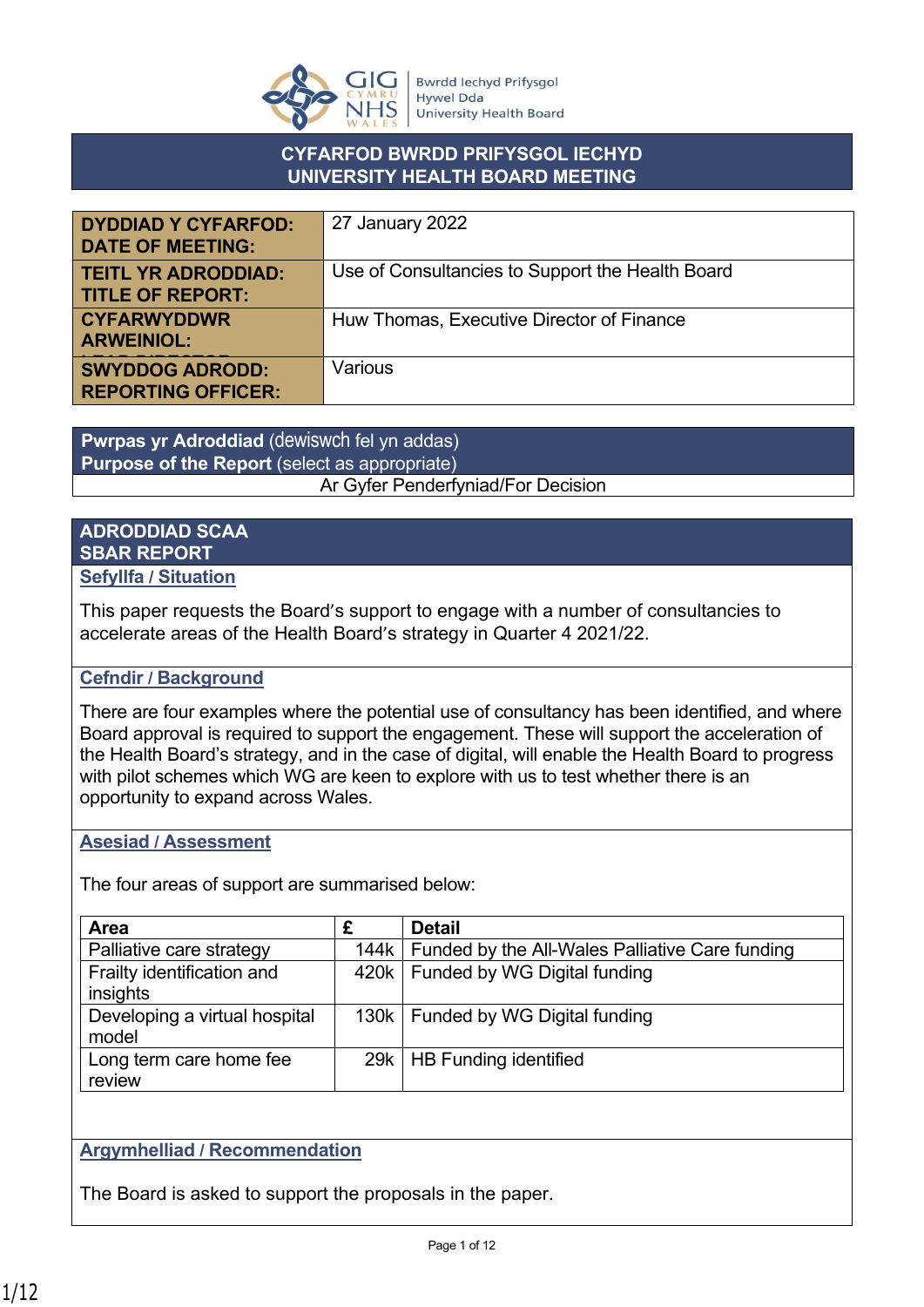| Amcanion: (rhaid cwblhau)<br><b>Objectives: (must be completed)</b>                                                                            |                                                                                                                                                                                                                                |
|------------------------------------------------------------------------------------------------------------------------------------------------|--------------------------------------------------------------------------------------------------------------------------------------------------------------------------------------------------------------------------------|
| Cyfeirnod Cofrestr Risg Datix a<br>Sgôr Cyfredol:<br>Datix Risk Register Reference and<br>Score:                                               | N/A                                                                                                                                                                                                                            |
| Safon(au) Gofal ac lechyd:<br>Health and Care Standard(s):                                                                                     | 3. Effective Care<br>4. Dignified Care                                                                                                                                                                                         |
| <b>Amcanion Strategol y BIP:</b><br><b>UHB Strategic Objectives:</b>                                                                           | 3. Growing older well.<br>4. Improve the productivity and quality of our services<br>using the principles of prudent health care and the<br>opportunities to innovate and work with partners.                                  |
| <b>Amcanion Llesiant BIP:</b><br><b>UHB Well-being Objectives:</b><br><b>Hyperlink to HDdUHB Well-being</b><br><b>Objectives Annual Report</b> | 2. Develop a skilled and flexible workforce to meet the<br>changing needs of the modern NHS<br>4. Improve Population Health through prevention and<br>early intervention, supporting people to live happy and<br>healthy lives |

people, communities and partners

| <b>Gwybodaeth Ychwanegol:</b><br><b>Further Information:</b>                                                                                                                 |                                                                                                                                                                                                                                                                                                                                                                                                                                                                                                                                                          |
|------------------------------------------------------------------------------------------------------------------------------------------------------------------------------|----------------------------------------------------------------------------------------------------------------------------------------------------------------------------------------------------------------------------------------------------------------------------------------------------------------------------------------------------------------------------------------------------------------------------------------------------------------------------------------------------------------------------------------------------------|
| Ar sail tystiolaeth:<br><b>Evidence Base:</b>                                                                                                                                | Welsh Government (WG) 2017 PEOLC Delivery Plan<br>WG (2008) Palliative Care Planning Group Wales<br>Report to the Minister for Health & Social Services<br>National Palliative & EOL Care Partnership (2015)<br>Ambitions for Palliative and EOL Care; A national<br>framework for local action 2015 - 2020<br>WG (2020) COVID-19 Hospital Discharge Service<br>Requirements (Wales)<br>HDdUHB (2016) End of Life Delivery Plan<br>HDdUHB (2019) Together for Health Delivering End of<br>Life Care<br>Marie Curie (2016) An Updated Assessment on Need, |
|                                                                                                                                                                              | Policy and Strategy – Implications for Wales<br>WWCP (2020) PEOLC Principles                                                                                                                                                                                                                                                                                                                                                                                                                                                                             |
| <b>Rhestr Termau:</b><br><b>Glossary of Terms:</b>                                                                                                                           | BI - Business Intelligence                                                                                                                                                                                                                                                                                                                                                                                                                                                                                                                               |
|                                                                                                                                                                              | Explanation of other terminology is included within the<br>report                                                                                                                                                                                                                                                                                                                                                                                                                                                                                        |
| Partïon / Pwyllgorau â<br>ymgynhorwyd ymlaen llaw y<br><b>Cyfarfod Bwrdd lechyd Prifysgol:</b><br><b>Parties / Committees consulted</b><br>prior to University Health Board: | <b>Palliative Care Steering Group</b><br>Integrated Executive Team/ Regional Partnership Board<br>Use of Resources Group<br><b>Executive Team</b>                                                                                                                                                                                                                                                                                                                                                                                                        |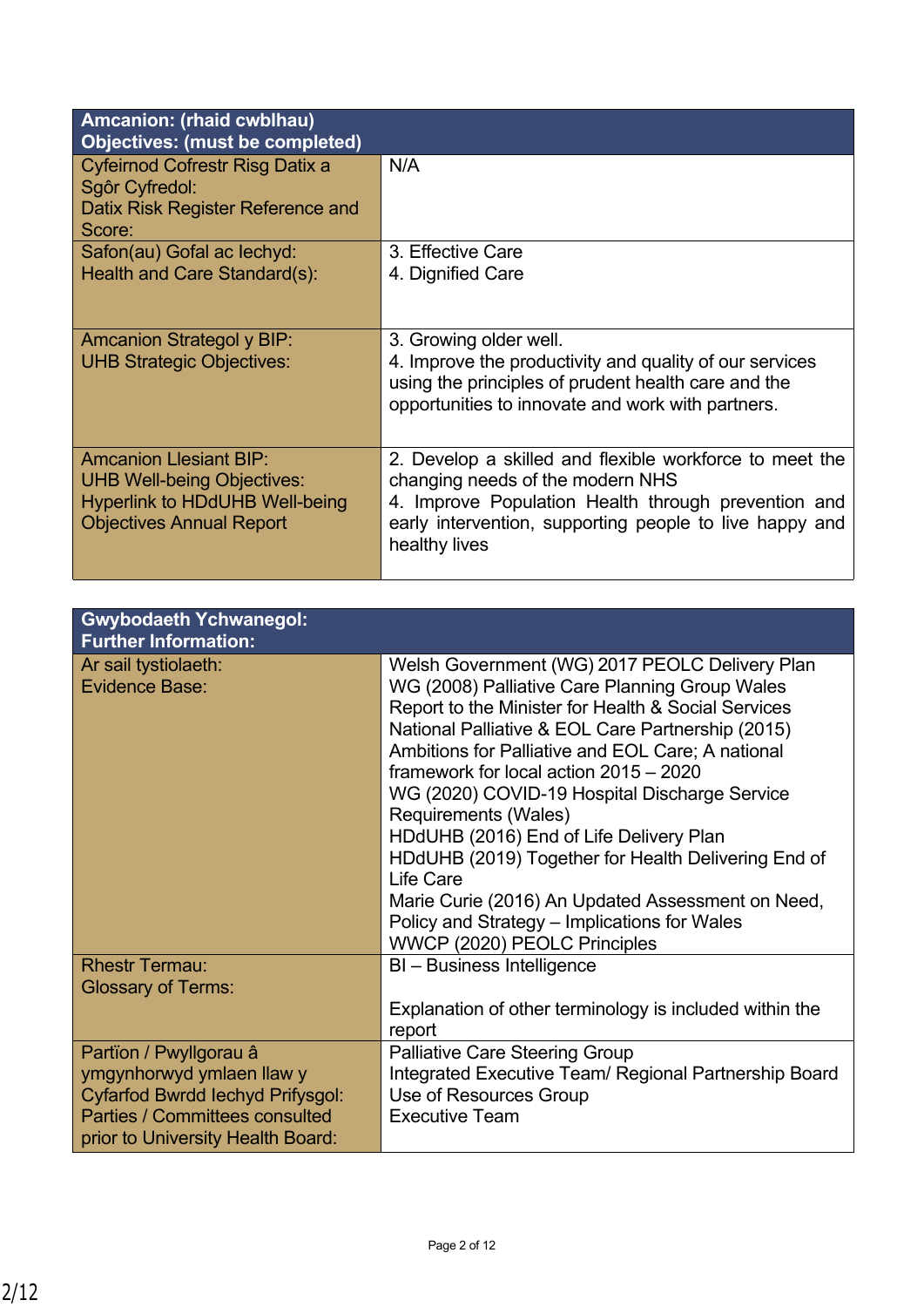| <b>Effaith: (rhaid cwblhau)</b><br>Impact: (must be completed)    |                                                                                              |
|-------------------------------------------------------------------|----------------------------------------------------------------------------------------------|
| <b>Ariannol / Gwerth am Arian:</b><br><b>Financial / Service:</b> | All accounted through funding streams outlined above.                                        |
| <b>Ansawdd / Gofal Claf:</b><br><b>Quality / Patient Care:</b>    | Equitable outcomes for the population across all ages.                                       |
| <b>Gweithlu:</b><br><b>Workforce:</b>                             | Not Applicable                                                                               |
| Risg:<br><b>Risk:</b>                                             | Not Applicable                                                                               |
| <b>Cyfreithiol:</b><br>Legal:                                     | Not Applicable                                                                               |
| <b>Enw Da:</b><br><b>Reputational:</b>                            | The strategies developed from these engagements will<br>be the first of their kind in Wales. |
| <b>Gyfrinachedd:</b><br><b>Privacy:</b>                           | Not Applicable                                                                               |
| Cydraddoldeb:<br><b>Equality:</b>                                 | The strategies reflect the needs of the population.                                          |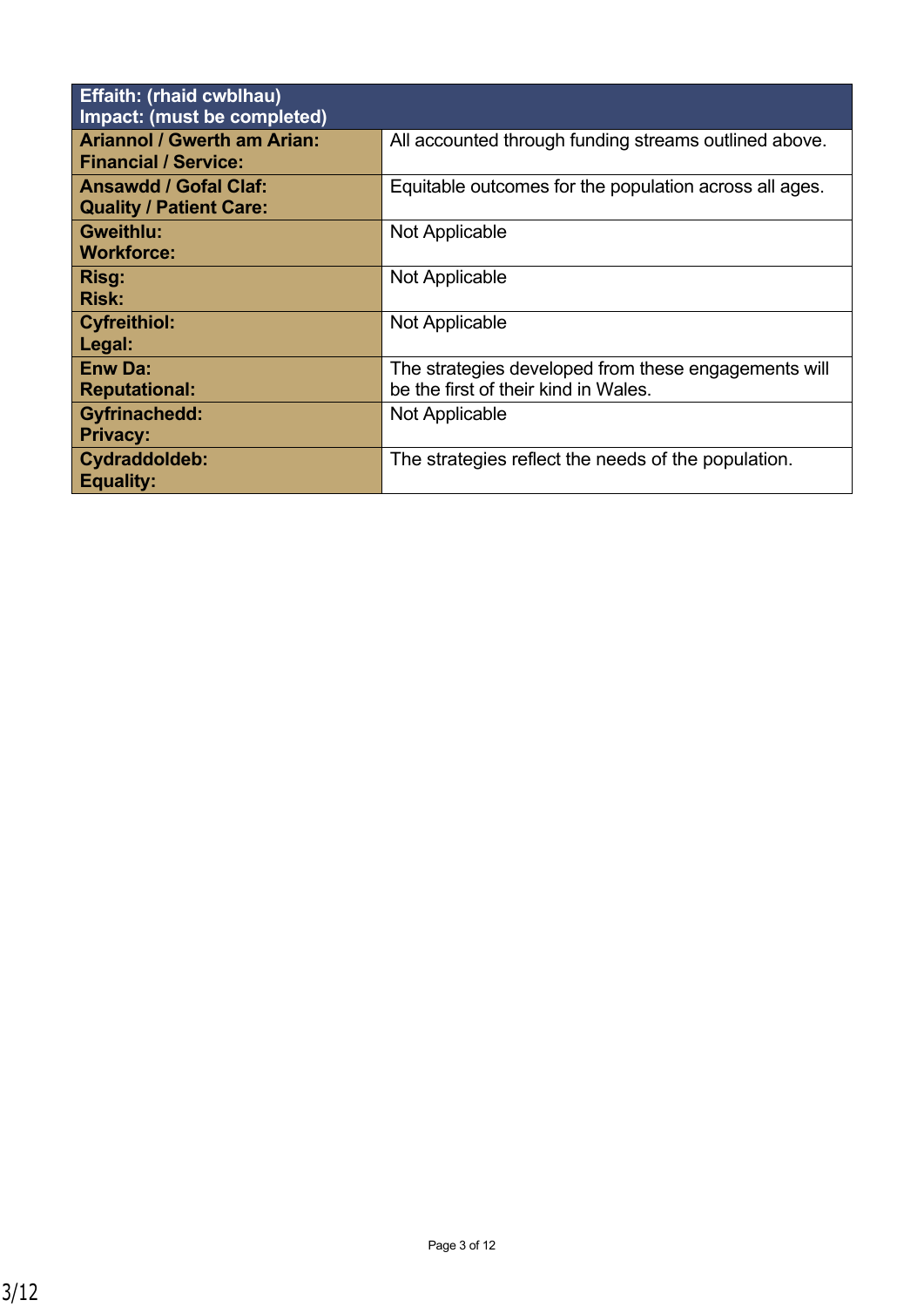### **Appendix 1: Palliative Care Strategy**

### **Proposal**

It is considered essential that HDdUHB has a robust strategy in place to ensure everyone at the end of life is able to access the specialist care and holistic support they need, and that this strategy takes into account robust estimates of palliative care need.

Utilising All Wales Palliative Care funding, HDdUHB commissioned an external review by Attain, Healthcare Consultancy, of palliative care and end of life services. This work has been developed in phases with the strategy being developed as part of phase 2.

Phase 1 January – April 2021



- 2) Analysis of demand against best
- practice
- 3) Review of information sharing arrangements
- 4) Review of how the needs of our population are being supported

### Phase 2 April - June 2021

# **Deliverables**

1) Mapped existing service provision 2) Developed a maturity matrix based on WWCP Palliative & EoLC standard 3) Benchmarked workforce 4) Created an indicative dashboard 5) Reviewed best practice

# **Key Findings**

- 1) Governance & Strategy Development need to develop a structure and strategy 2) Workforce Development - need for equitable training
- 3) Service Development need to develop service model
- 4) BI & Data need to develop dashboard and data dictionary
- 5) Digital & Estates need to review current arrangements and benchmark against best practice



1) Governance & Strategy Development Quick Wins; 2) Workforce & Service Development - Audit training provision & service delivery & benchmark against best practice.

3) BI & Data --Develop a performance dashboard and data dictionary

4) Digital & Estates - Audit current environments and benchmark against best practice. Review lessons learnt from technology developments during COVID.

### **Deliverables**

1) Palliative & EoLC Strategy including end to end service pathway & service transformation<br>implementation plan 2) Report on training needs assessment & recommendations on implementation plan 3) Performance dashboard 4) Report on environments and recommendations against best practice

## **Key Findings**

- 1) Ownership of strategy development of leadership team
- 2) Joining up of Dementia and Palliative & EoLC strategies - common themes
- 3) Review of service model re impact of COVID-19 late presentations in terms of diagnosis, demand, impact etc

An All Wales Palliative and End of Life Care (PEOLC) service review has recently been undertaken and the final report with recommendations has been circulated to health boards. A review of this document has been undertaken to ensure that the local strategy will align to the direction of travel across Wales in the absence of an All Wales strategy.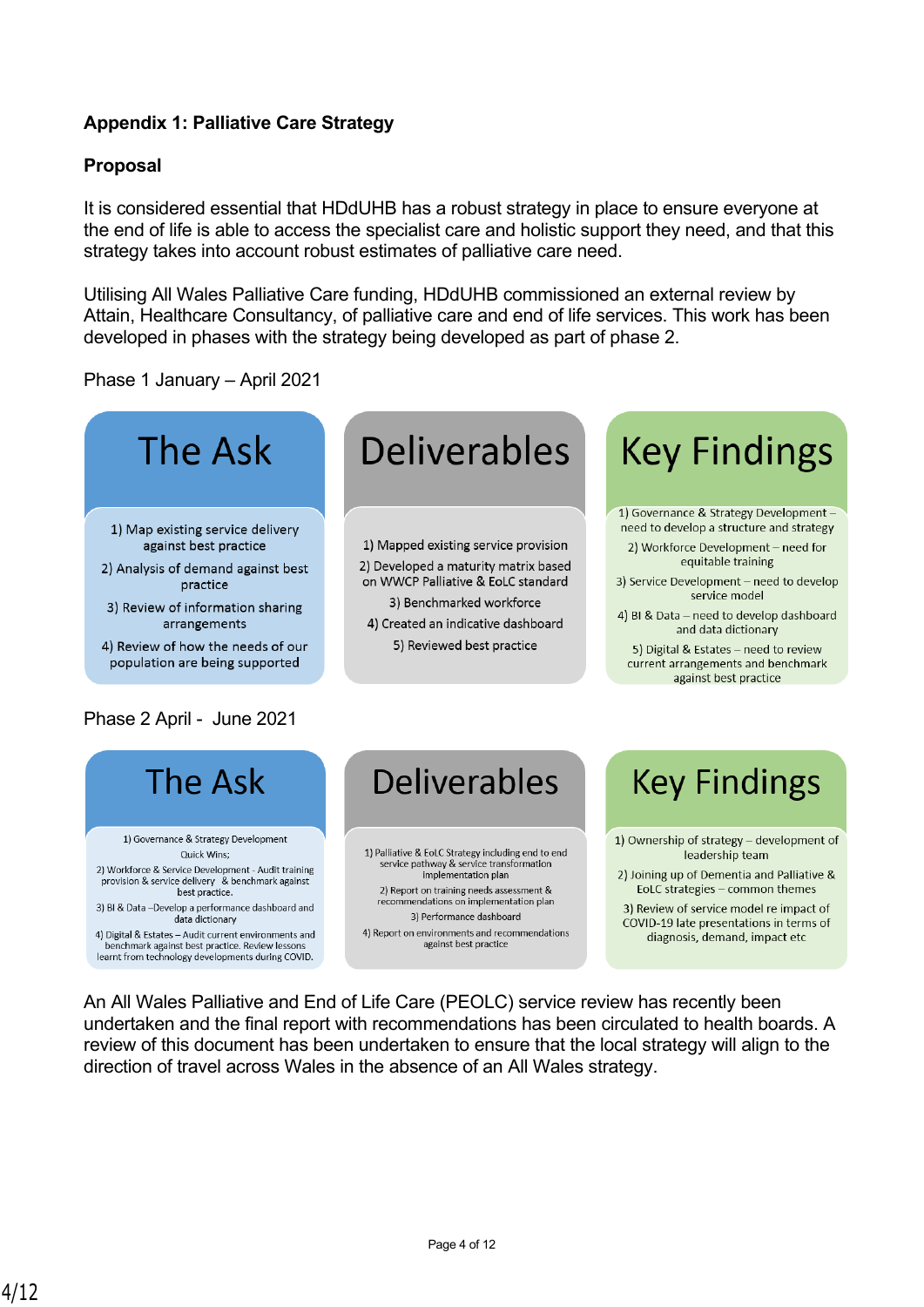### **All Wales Service Review** Recommendations

1) Undertake a population needs assessment 2) Develop a clinical pathway 3) Review & modernise funding arrangements 4) Develop and support leaders for the future within the current workforce 5) Define a strategy for Paediatric services 6) Review workforce requirements 7) Develop whole system SPC services

8) Develop a meaningful outcomes framework

### **Hywel Dda Strategy** Development

1) Population needs assessment - Phase 1 Palliative / EoLC & Phase 3 Dementia

2) End to End clinical pathway - development Phase 2 & implementation phase 3

3/4) Strategy recommendation - structure & pooled funding arrangements

5) Strategy is through age & whole system

6) Workforce & Service Development - Phase 2

7) Development of SPC model - Phase 3

8) BI & Dashboard development - Phase 2 & 3

The HDdUHB PEOLC Steering Group has approved the strategy document and the third phase of the commissioned work is progressing, although slightly delayed due to current service/system pressures.

Phase 3 July – December 2021



The development of the PEOLC service model has commenced with the specialist nurses and the Palliative Care Steering Group members, particularly the Consultants, having requested that this piece of work be further developed to include the whole service multi-disciplinary team and the workforce model expanded to include the different professional groups.

### **Conclusion**

Attain have confirmed the costs for this final phase of work as £143,813. This phase of work will ensure that the service model will also be through age, as engagement will be made with children's services to develop the transition element of the service.

The outputs from this phase of work will provide tangible assets that HDdUHB can further drive forward the implementation of a regional palliative care model. One of these assets, which will be passed over to the Health Board, is a workforce modelling tool which will allow flex of both demand and capacity, coupled with demographic data to fully understand future workforce requirements and enable the relevant commissioning to be undertaken.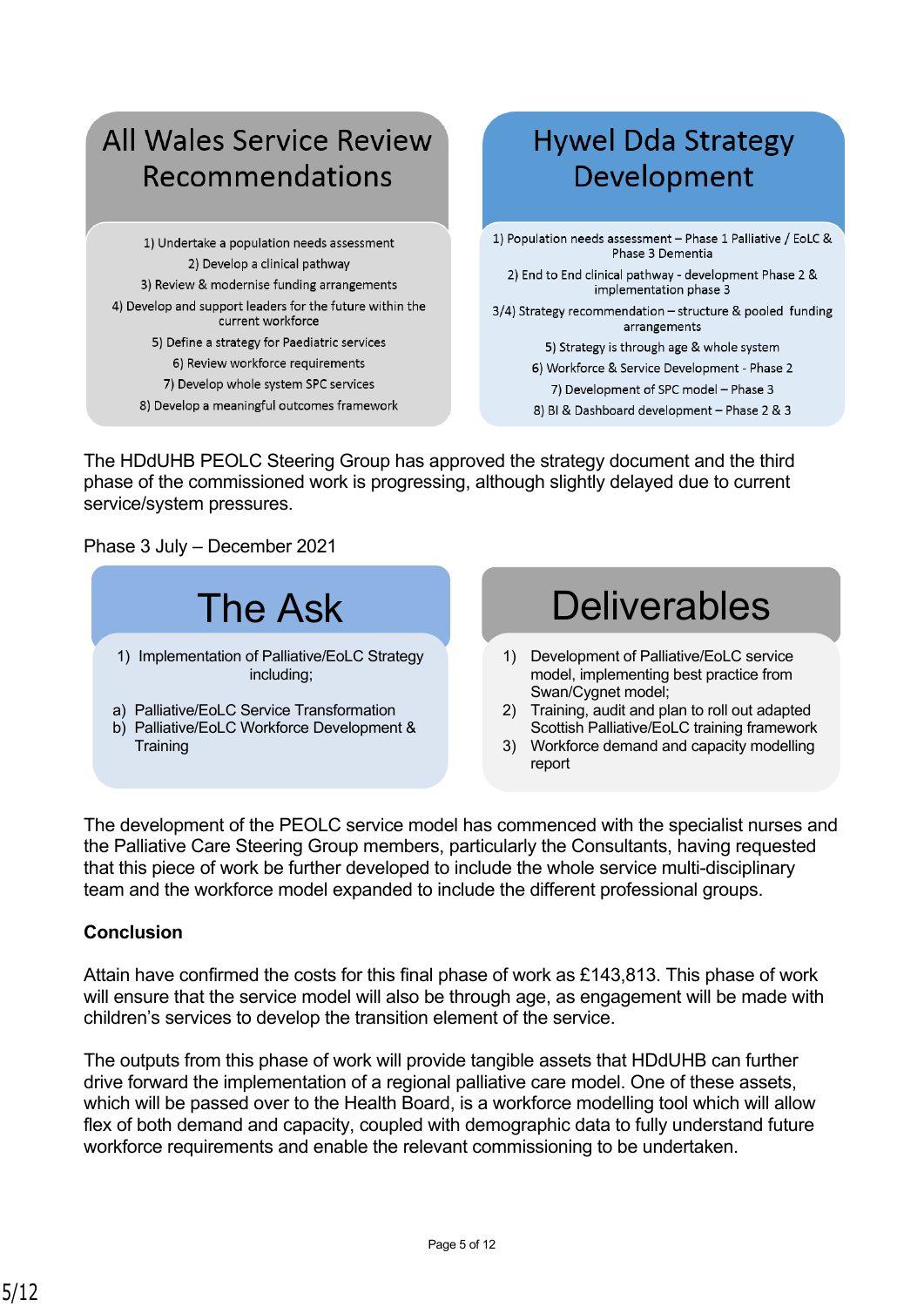### **Appendix 2: Frailty identification and insights**

### **Proposal**

People with frailty are at risk of falls. They're also at risk of developing conditions such as anxiety and depression and are more likely to have unplanned hospital admissions. Identifying people with frailty and improving their care and support are therefore priorities for the health and care system. The Integrated Medium Term Plan (IMTP) outlines how people identified as having the greatest risks and needs will be offered targeted support for both their physical and mental health needs, including frailty. The sustainability of the NHS depends on a radical upgrade in prevention and public health. People with frailty are more likely to fall than those who are not frail; and older people presenting with one of the frailty syndromes (such as falls or immobility) may well already have established frailty.

The purpose of the paper is to seek Board support for the development of the implementation of a Frailty Identification & Insights Solution bringing together the principles of Robotic Process Automation (RPA), Artificial Intelligence (AI), Machine Learning and Cloud Computing to solve the interoperability challenges across data silos and legacy systems, which will look to unlock access to information and data to better identify frailty, and proactively assist with the prevention and promotion of patient care.

Over recent months the Health Board has been exploring the idea to using advanced technology to better manage, predict and mitigate bed consumption due to Frailty conditions across the sites. In order to progress this Hywel Dda University Health Board will be partnering with a number of companies to progress this vision.

We will be looking to invest time demonstrating the "art of the possible" with the use of AI and Robotics as a form of integration in the absence of API's across the NHS' legacy data and system siloes. The aim is to use Robotic Automation Process (RPA) to "unlock" the intelligence from these siloes to create a centralised 360 view of a patient's history within a single and secure data warehouse solution.

This would further enable Machine Prediction models, Insight dashboards, automated tooling and innovation to be developed without reliance on third party system changes or large-scale development; thus, delivering efficiency and innovation into the Health Board and peripheral services. During an on-site meeting it was evident that there we wider opportunities that would also invest in the Health Board's initiatives to drive efficiency and reduce cost of operations.

The Health Board and Codebase 8 will be developing the Frailty project working to prove the "black boxes" can enable and unlock predictive insights for Hywel Dda. The same intelligence used for the recent proof of concept (POC) around RPA, will be reused for the Frailty project but will be expanded to the wider interoperability challenges of additional data sources. The proposed solution can be broken down into very clear technical scopes of work, all of which are independent and can deliver value.

- 1. "Robotic Swarm" as noted this would extend the technical POC to further connect legacy back-office systems. Development of an API and data solution to house centralised data.
- 2. AI and Predictions an Research & Development and data science project which will take the centralised data, anonymise, and then apply machine learning models based on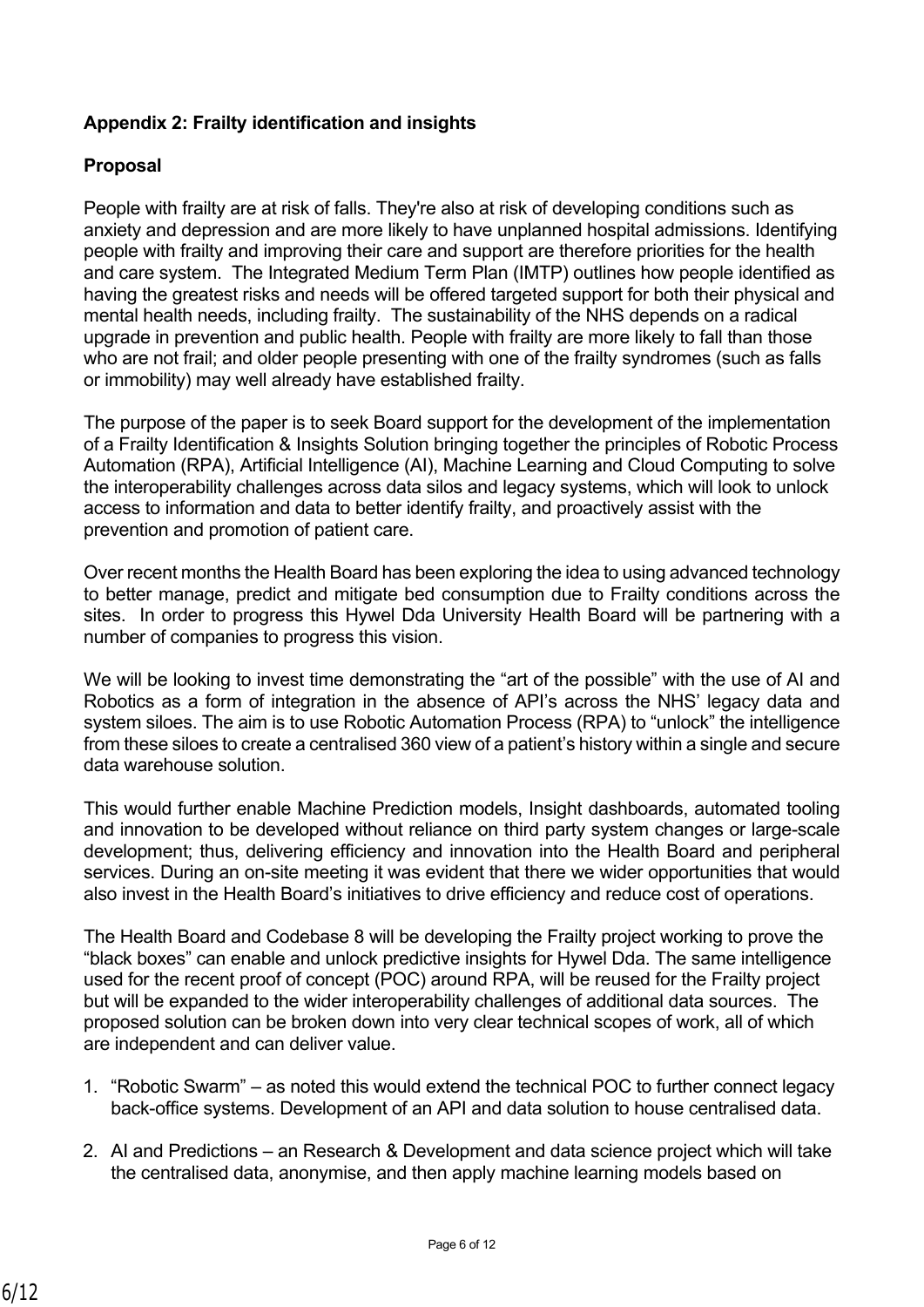Frailty. Data Scientists will explore each "Reason Code" around Bed consumption in relation to Frailty and apply correlating data sets for external factors objective i.e. Internet of Things (IOT) data; Weather data for dehydration. The objective would be to provide predictive models that self -calculated a Frailty score for each patient.

3. "Connected Intelligence" – deploying the 360-view dashboard to the Health Board for their trial and testing. At this point we'd bring together the AI Frailty scoring insights and predictions into the tooling.



The diagram below outlines the proposal:

The output will allow users to see an overview of the frailty concepts associated with advanced intelligence about the patient leading to the concept of the 360 view of the patient. Future opportunities will then be explored around the use of smart devices, smart homes, and passive monitoring and how this can be integrated into the product.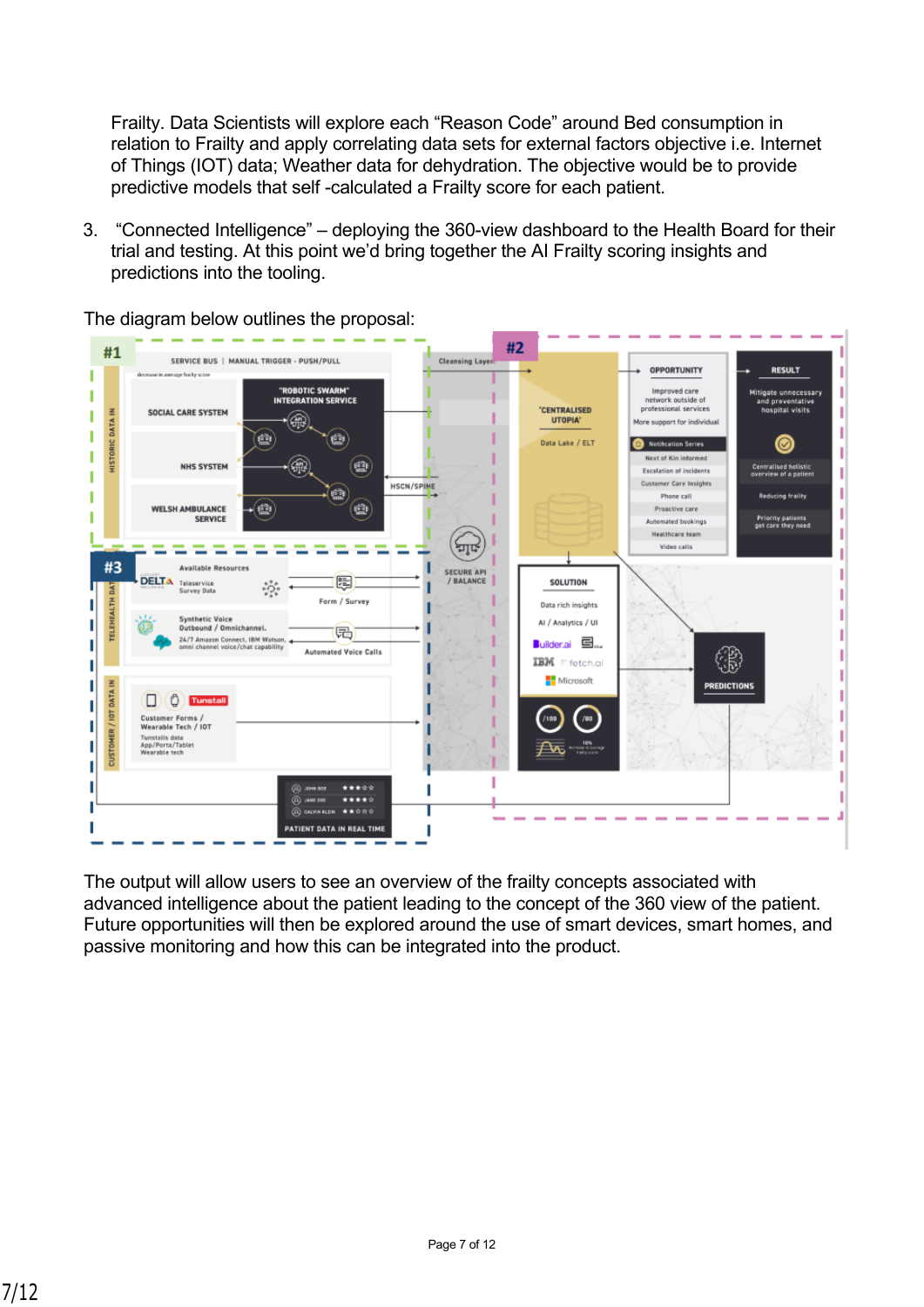

### **Conclusion**

Following a recent bid to Welsh Government via the Digital Priorities Investment Fund, the Health Board has been successful in attaining the funding to progress with this scheme to the tune of £420k

The programme of work is anticipated to take 36 weeks from start of engagement.

The Board is asked to support this proposal.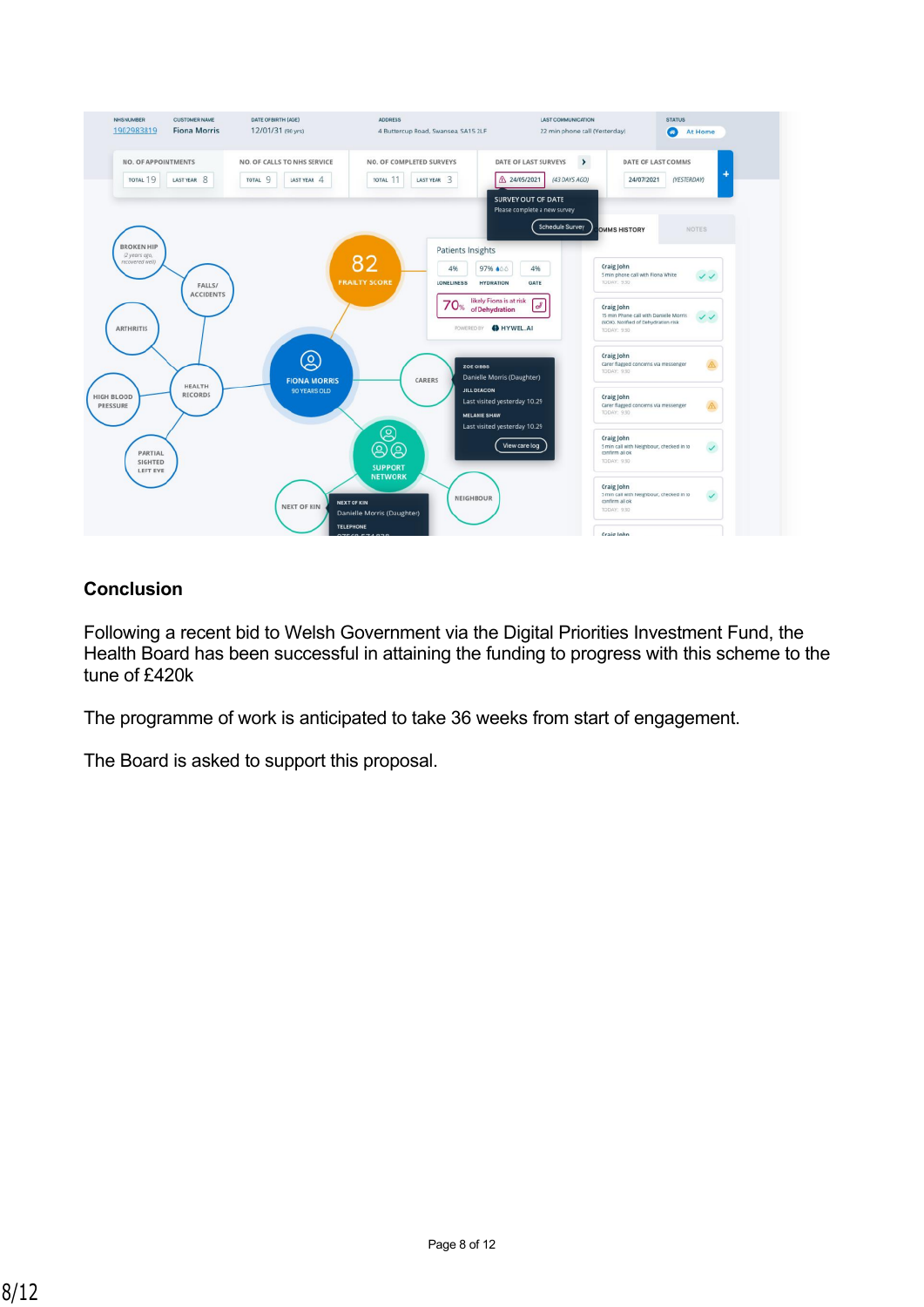### **Appendix 3: Developing a virtual hospital model**

### **Proposal**

In order to support the delivery of AHMWW, we need to consider the creation of a personcentred operational model, where patients could be monitored at home, with digital front door access to clinical systems, which can be monitored by clinicians remotely in a "virtual hospital" environment, developing the concept of a "Clinical Monitoring Hub"

This will create a new layered care model, where digital technology is integral to assisting clinicians' team with decision making. This will also introduce a self-care approach, and health coaching via health and care education campaigns, and a digital first prevention and self-care model, all underpinned with a digital inclusion programme to ensure that patients are included, using patient centre design principles.

Partnering with CGI, the Health Board will look to develop a target operating model for a truly integrated person-centred health and care service enabled by remote patient monitoring in the region, build a new digital layered care model. The aim of the work will be to move from the current situation towards the proposed outcome of a "Command Monitoring Hub"

| <b>Current</b>                                                                                                                                                                       | <b>Outcome Focus</b>                                                                                                                                            |
|--------------------------------------------------------------------------------------------------------------------------------------------------------------------------------------|-----------------------------------------------------------------------------------------------------------------------------------------------------------------|
| Citizens cannot digitally interact and<br>engage with health and care services the<br>way they can routinely elsewhere in their<br><i>lives</i>                                      | Citizens take control of their health,<br>wellbeing and data by giving them the right<br>information and tools to self-manage                                   |
| Workers do not have the tools or<br>capabilities to digitally interact across<br>and often within organisational<br>boundaries. Information is not easily<br>accessible or available | Digital Collaboration solutions that enable<br>staff to interact more effectively across the<br>health and care ecosystem. Digitally<br>enabled staff readiness |
| Data sharing and interoperability of data<br>remains a challenge organisationally and<br>technically                                                                                 | Transform how information is shared,<br>gathered and disseminated. Use data to<br>drive service change and improvements                                         |
| Lots of pilot initiatives exist in use of<br>remote monitoring, use of smart<br>technology but scaling hasn't yet been<br>achieved                                                   | Lots of pilot initiatives exist in use of remote<br>monitoring, use of smart technology but<br>scaling hasn't yet been achieved                                 |

The Virtual Hospital Model allows patients to have their care managed at home with oversight from their clinical team. This in turn frees up bed capacity whilst ensuring patients are getting the right care, in the right place at the right time. The model will allow patients to be transferred from an admission in an acute or community bed or directly from primary care / community. Before patients are admitted to the Virtual Hospital, they will have a multi-disciplinary team meeting and a personalised care plan will be put in place. They will be given an information pack and equipment to monitor their status. This equipment will transfer information back continually to the central monitoring hub and the clinical team in Hywel Dda. Patients will then receive virtual consultations with their clinical team as per their management plan. If the patient is identified as needing input or advice from other teams, a referral will be sought.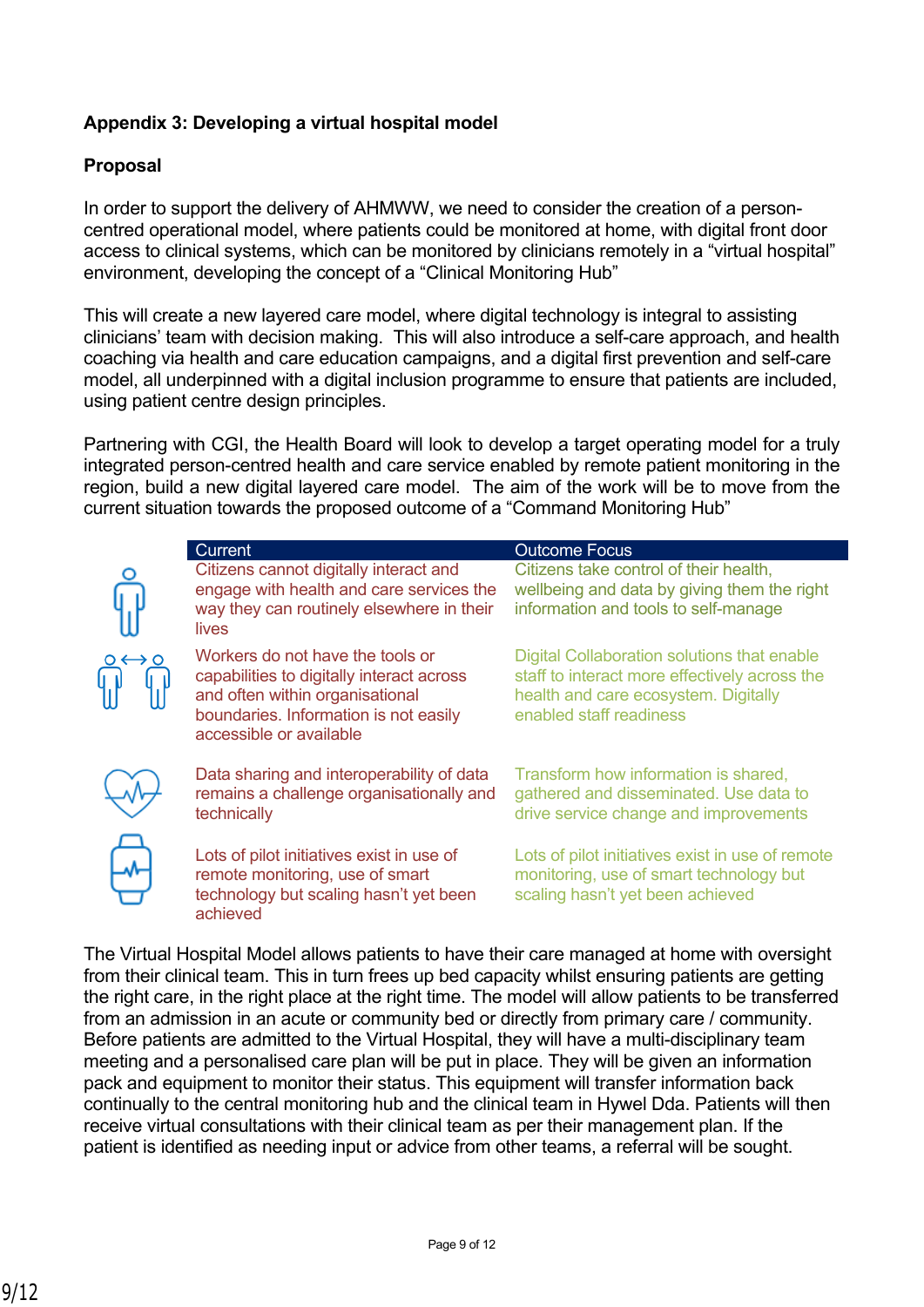Virtual hospital uses healthcare workers including consultant staff, respiratory physiologists and physiotherapists not involved directly with the front-line care to enable a specialist model allowing admission prevention or early discharge aiming to reach patients with specialist care at home. The service will be supported by a medical administrative team and volunteer medical students.

By enabling easy referral from acute medical teams, ward teams and accident and emergency department, referrals can be rapidly made. Patients with risk factors for deterioration (age, comorbidities or concerning symptoms) receive oxygen saturation probes to facilitate home monitoring.

Patients are reviewed remotely. As well as assessing the patient results from blood tests and imaging, they are reviewed to ensure that all results have been appropriately acted upon, recognising that whilst the acute pathways are under extreme pressures the earlier discharge of patients before all results have had senior review can be made safe by ensuring that a senior review occurs promptly after

discharge.

Patient care is supported in their homes using remote monitoring equipment and supported by a central clinical and administrative team. Their clinical care is provided by appropriate teams depending on need and clinical responsibility is determined by care plan. The virtual hospital will support earlier discharge as well as avoiding admissions.



Onward referrals/signposting as needed around patient needs

The diagram above demonstrates that possible approach to a virtual hospital and a central monitoring hub.





Patients will be transferred to the virtual hospital having had a demonstration and advice on how to use the equipment they need. This could consist of a wearable device that feeds information into the central monitoring hub, or other devices that are able to passively monitor patients.

By providing a kit that contains all the equipment and devices needed, it ensures all patients can be included in the virtual hospital and everyone can be digitally included.

The future model of care requires a set of technologies that will enable transformational service and support change, where the monitoring of patients and citizens inside and outside of traditional hospital settings will become the norm, introducing the philosophy of provide treatment without the constraints of walls. The benefit will be freeing up the most expensive hospital stays for those that need it. This approach will also allow Citizens or Patients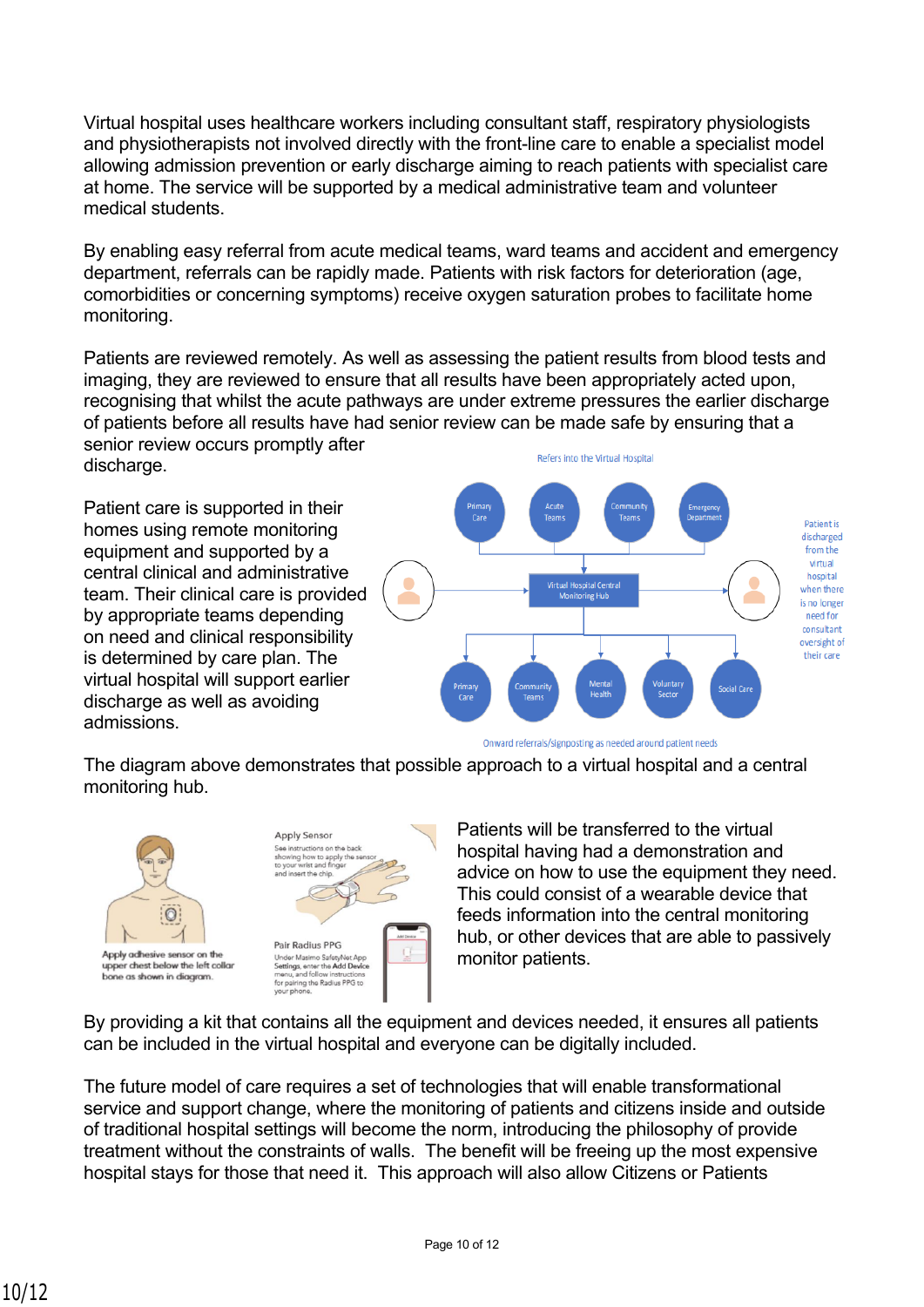(Families) to interact with the health and care service through their channel of choice and support their desire to manage their own data and be at the centre of their care.

### **Conclusion**

This discovery work with CGI will be capped at £130k, and any further investment will require a bid to Welsh Government via the Digital Priorities Investment Fund, in order to progress with the virtual hospital project as outlined above. Funding for this initial work has been supported by WG.

It is anticipated that the programme of work is anticipated to take 4-5 months from start of engagement, however if the project exceeds that timescale the contract is a fixed price, on a time and materials basis.

The Board is asked to support the proposal.